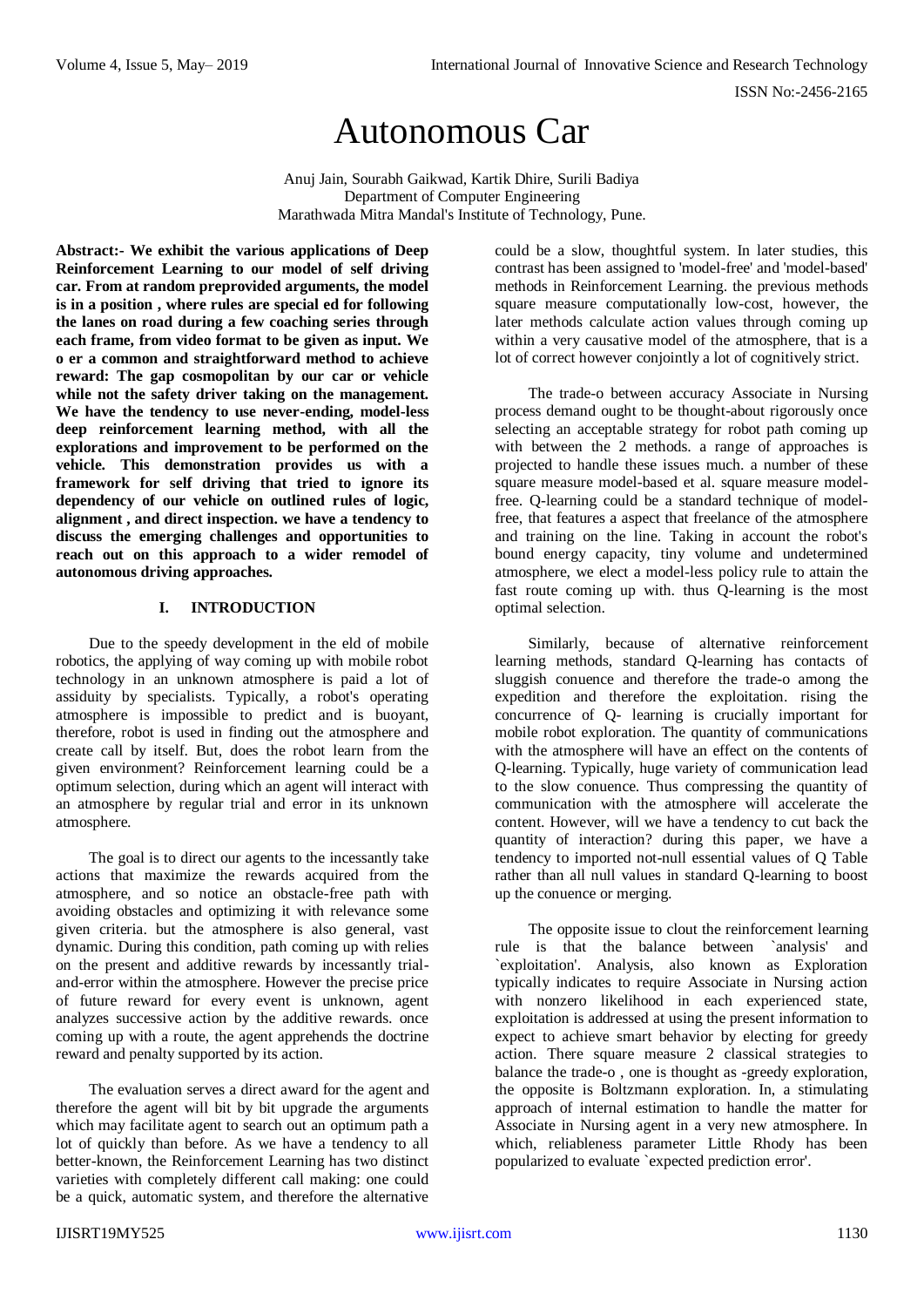## **II. SYSTEM ARCHITECTURE**



Fig 1:- System Architecture

Our System approaches the problem with deep learning. The benchmarks of various algorithms like DDPG, DQN, ACKTR, ACER, PPO were referenced to select one of them. Depending upon the number of episodes required we selected DQN which was famously proposed by OpenAi. To train the model a simulator was used for training. Unity Simulator was modeled specifically for training the vehicles. Tensor ow library serves better for both Local running and also when serving in the Production line. Taking other noteworthy things into considerations the algorithm and system are designed.

## *A. Motivation*

In recent days, AI analysis has been guided forward by the supply of complicated 3D representational surroundings like DeepMind work.

These surroundings have been important for presuming artificial agents to learn highly complicated behaviors. However, the properties which make them alluring from the aspect of agent training also made it more tough to approach what our agents have learned during the process. They don't actually let us know what cognitive capabilities that agents possess. Even though human benchmarking experiments are performed in such surroundings, it is tough, also with humans, to pin down the specific cognitive capabilities involved in their successful achievement.

This, as a result of the tasks usually rely on multiple talents and accept multiple answer methods.

Resulting, evaluating and considering the artificial agents in relation to concepts from cognitive science is quite a challenging task.

# **III. LITERATURE SURVEY**

# *A. Learning to Navigate in Complex Environments.*

We projected a deep rein rcement learning methodology, increased with space and ancillary learning targets, for coaching agents to travel at intervals massive and optically wealthy surroundings that embody of times dynamic begin and expected locations. Our observed conclusion and investigation focal point, the use of unsupervised auxiliary motives, which are depth analysis, and loop closure, in giving richer training indications that bootstrap learning and improve data abilities.

Furthermore, we tend to audit the working of trained agents, their quali cation to localize, and their network activity dynamics, in order to examine their navigating capabilities.

The path of expanding deep RL with ancillary objectives permits end-to-end learning and will support the event of additional common navigation methods. Notably, our work with ancillary drawbacks similarly refers to (Jaderberg et al., 2017) which independently, takes a glimpse at data capability when employing ancillary losses. One distinction within two works points our ancillary drawbacks area unit on-line (for this frame) and don't admit any type of replay.

Also the explored losses area unit terribly completely distinct in real life. Certainly, our point of interest is focused on the navigation domain associate degree understanding if navigation appears as a bi product of resolution an RL drawback, whereas Jaderberg et al.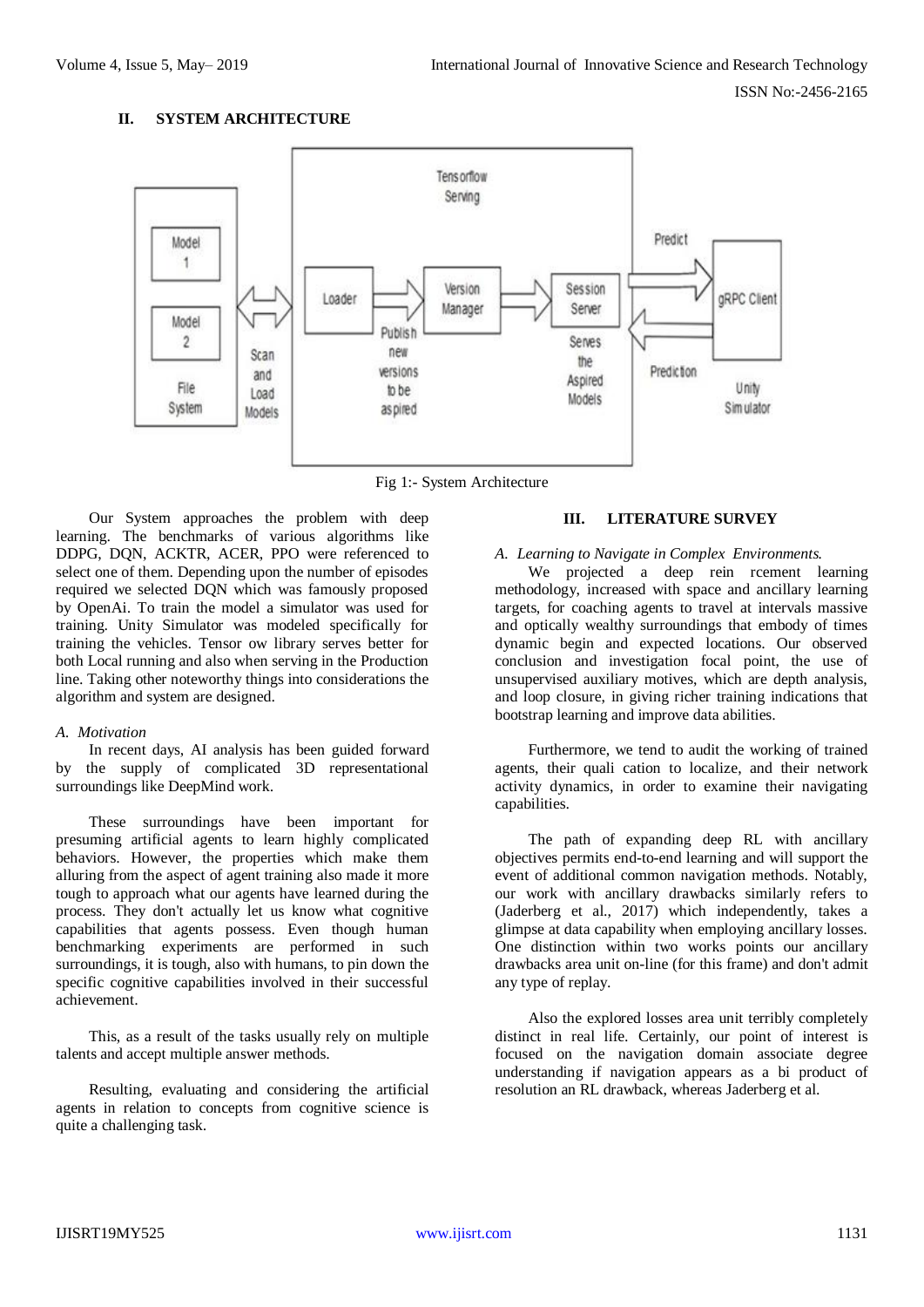ISSN No:-2456-2165

# *B. End to End Learning for Self- Driving Cars*

We have by trial and error incontestible that CNN's square measure ready to acquire the whole process of lane following on road while automatic disintegration into road or lane indicating detection, linguistics absorption, route planning, and control.

A minimal quantity of coaching knowledge from but 100 hours of driving was comfortable to coach the automotive to control in numerous circumstances, on highways, local and residential roads in cloudy, rainy, and summy circumstances. Convolutional Neural Network has the ability to acquire important road qualities from a very inadequate training signal.

The system acquires, for instance, to observe the de nition of a road while not the necessity of express labels throughout coaching.

More work is required to enhance the lustiness of the network, to seek out strategies to verify the lustiness, and to enhance visualization of the network-internal process steps.

# *C. Application of Deep Q-Learning for Wheel Mobile Robot Navigation*

Autonomous mobile robot, as the name suggests works without any human interference which makes it a very grandly useful for various applications in day to day life.The major problems that occur in autonomous vehicle or robot is planning to route itself, also known as path planning and to avoid obstacles in front of them. The objective of this paper is to learn how o avoid obstacles in autonomous mobile robots using Q-Learning technology. A log based reward value function is used in this to acquire rewards based on the performance of out mobile robot.The experiment takes place in a simulated as well as real life environment. Lastly,accuracy of robot is measured based on its performance on obstacle avoidance capability of out robot based on hit-metrics. Our presented method achieves a high success rate to avoid collisions.

#### *D. Autonomous Overtaking Decision Making of Driverless Bus Based on Deep Q-Learning Method.*

The automatic overtaking action is an important technology in autonomous vehicle terrain. Time cost and security puzzles the decision on overtaking. In this paper, an automatic decision making for purpose of overtaking is described in this paper which describes a deep neural network (DNN) to acquire a Q-function from the chosen action.To acquire a higher reward, appropriate decisions are made in based on the pre-described DNN. An episodes of experiments are carried out to check out the effectiveness and robustness of our planned approach for taking a decision that vehicle should overtake or not.

*E. Using Arti cial Intelligence to Create a Low Cost Self-Driving Car*

The purpose of this project is the creation of AN autonomous automobile that ought to be able to drive mechanically with none driver within the urban areas.

Road tra c injuries caused AN calculable a pair of.5 million deaths worldwide within the year 2004 and over ve0 million injured. Study victimization British and Yankee crash reports as knowledge found that 87 percent of crashes were due solely to driver factors. A self-driving automobile may be terribly safe and helpful for the complete world.

In order to comprehend this, many coincident code applications method knowledge victimization computer science to acknowledge ANd propose a path that an intelligent automobile ought to follow. Two years past, Google has managed to form the world's 1st autonomous automobile.

The Google autonomous automobile downside is caused by employing a terribly pricey three-dimensional radar (\$ seventy ve,000), with a very high resolution.

The three-dimensional radar is employed to acknowledge the setting and make a high-resolution 3D map.

My resolution could be a nominal three-dimensional radar that may solely price \$4000 and three special cameras mounted to acknowledge from pictures the marker lines, borders, and real-time position of the car instead of the 3D radar.

# **IV. ADVANTAGES AND APPLICATIONS**

#### *A. Advantages*

The Car is taking the information and so scrutiny it to the information it's seen within the past and supported actions they took on the past, it'll command the brakes and therefore the handwheel.

A large proportion of automotive accidents may be avoided by victimization self-driving vehicles and there's compelling logic in removing humans the key supply of the error from the driving equation. Driven by AI, these vehicles won't create errors of judgment the means a personality's driver will. they'll not drink and drive.

People who are unable see clearly or with complete physical or mental problems that halts them from driving usually admit others or government or noncommercial agencies to assist them to get around.

Some systems will receive and show data on a tie-up mistreatment either TMC, RDS, or by GPRS/3G information transmission via mobile phones.